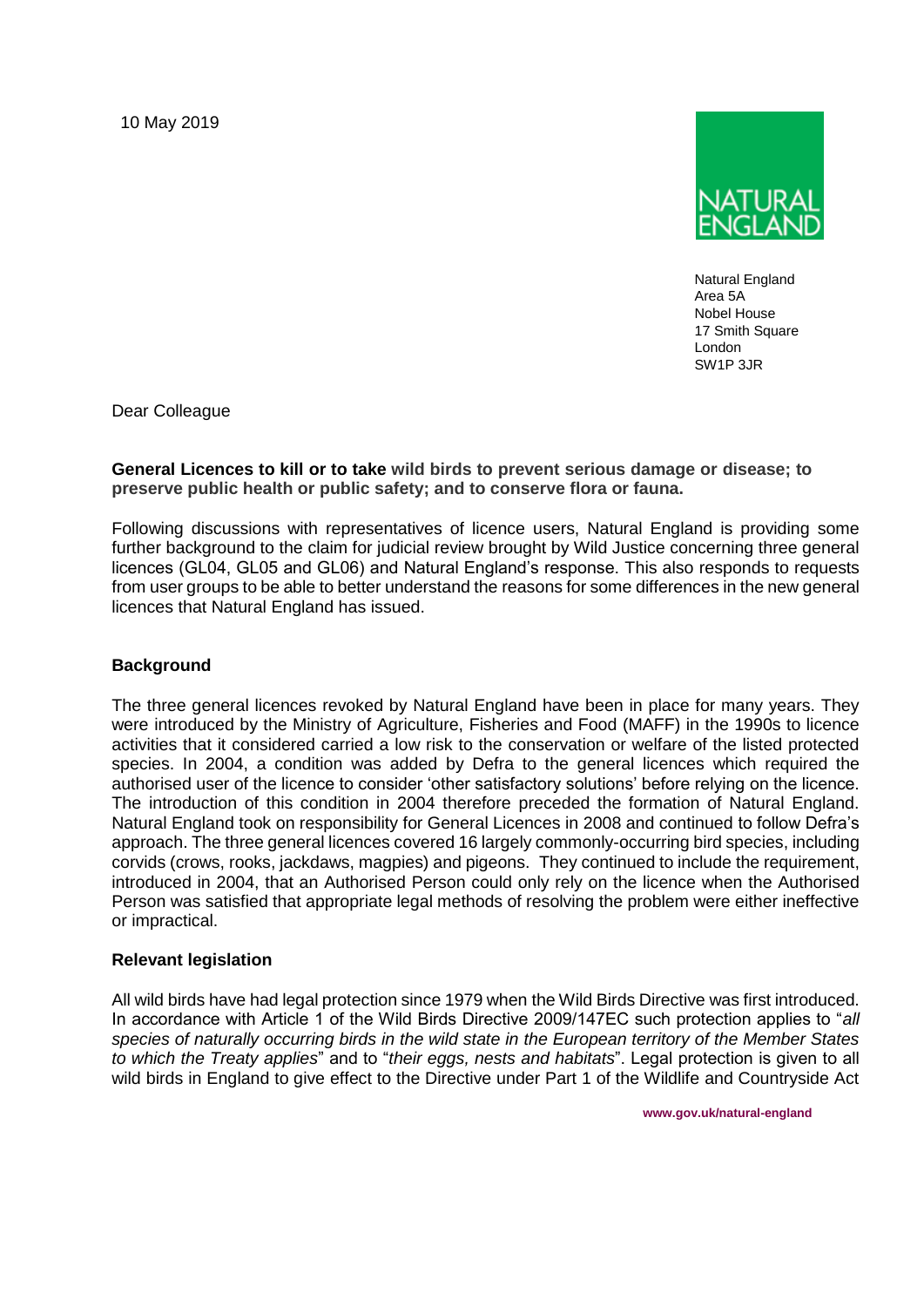## 1981.

In accordance with Article 9 of the Wild Birds Directive, Member States may derogate from the legal protection given the wild birds, only when the competent authority is satisfied that there is no other satisfactory solution for achieving the specific purposes listed in the Directive. Under English law, licences can be given to kill or disturb wild birds if they are issued lawfully in accordance with section 16 of the Wildlife and Countryside Act 1981.

## **The legal challenge**

Wild Justice argued that the three general licences (GL04, GL05, and GL06) had been granted unlawfully as Natural England had not complied with section 16(1A) of the 1981 Act. Section 16(1A) of the Wildlife and Countryside Act 1981 says:

(1A) The appropriate authority—

(a) shall not grant a licence for any purpose mentioned in subsection (1) unless it is satisfied that, as regards that purpose, there is no other satisfactory solution;...

The case was made that Natural England not only failed to make its own assessment whether there were no other satisfactory solutions but also that it unlawfully delegated responsibility for deciding that matter to Authorised Persons using the licences.

Natural England had urged Wild Justice not to launch legal proceedings but rather to raise its concerns as part of Natural England's wider review of its general licences in 2019. Wild Justice decided not to wait for a review, and instead launched legal proceedings. Natural England then had to respond to those legal proceedings stating whether it was to contest the claim and to do so by 25 April 2019. Natural England, therefore, had to reach a view on whether the general licences had been lawfully granted and what it proposed to do constrained by Court procedures.

### **What Natural England has done**

Having taken legal advice, Natural England concluded that the three general licences were granted without Natural England being lawfully satisfied about the absence of other satisfactory solutions in all the cases to which the general licences applied, as required by section 16(1A)(a) of the Wildlife and Countryside Act 1981, and that it had unlawfully delegated that decision to Authorised Persons in the general licences.

Having concluded that the three general licences had not been lawfully granted and that Natural England was not then able to be satisfied that there were no satisfactory solutions other than the actions that the general licences permitted, Natural England had to act.

Natural England considered that, in the circumstances, it had no legal alternative under EU and domestic law other than to revoke the general licences. A decision not to have revoked the general licences in those circumstances would have been a decision effectively to permit activities thereafter that Natural England knew could not then be given a licence.

Once Natural England had concluded that the general licences were not granted lawfully and had said so in correspondence with Wild Justice and publicly (in the Acknowledgement of Service that it was required to file by 25 April 2019), any Authorised Persons who sought to rely on them would also have been potentially at risk of committing a criminal offence. Any period of legal uncertainty and risk should be kept to a minimum.

Natural England decided that the licences should be revoked at 11:59 on 25 April 2019.

When announcing its decision Natural England provided on-line application forms and drew attention